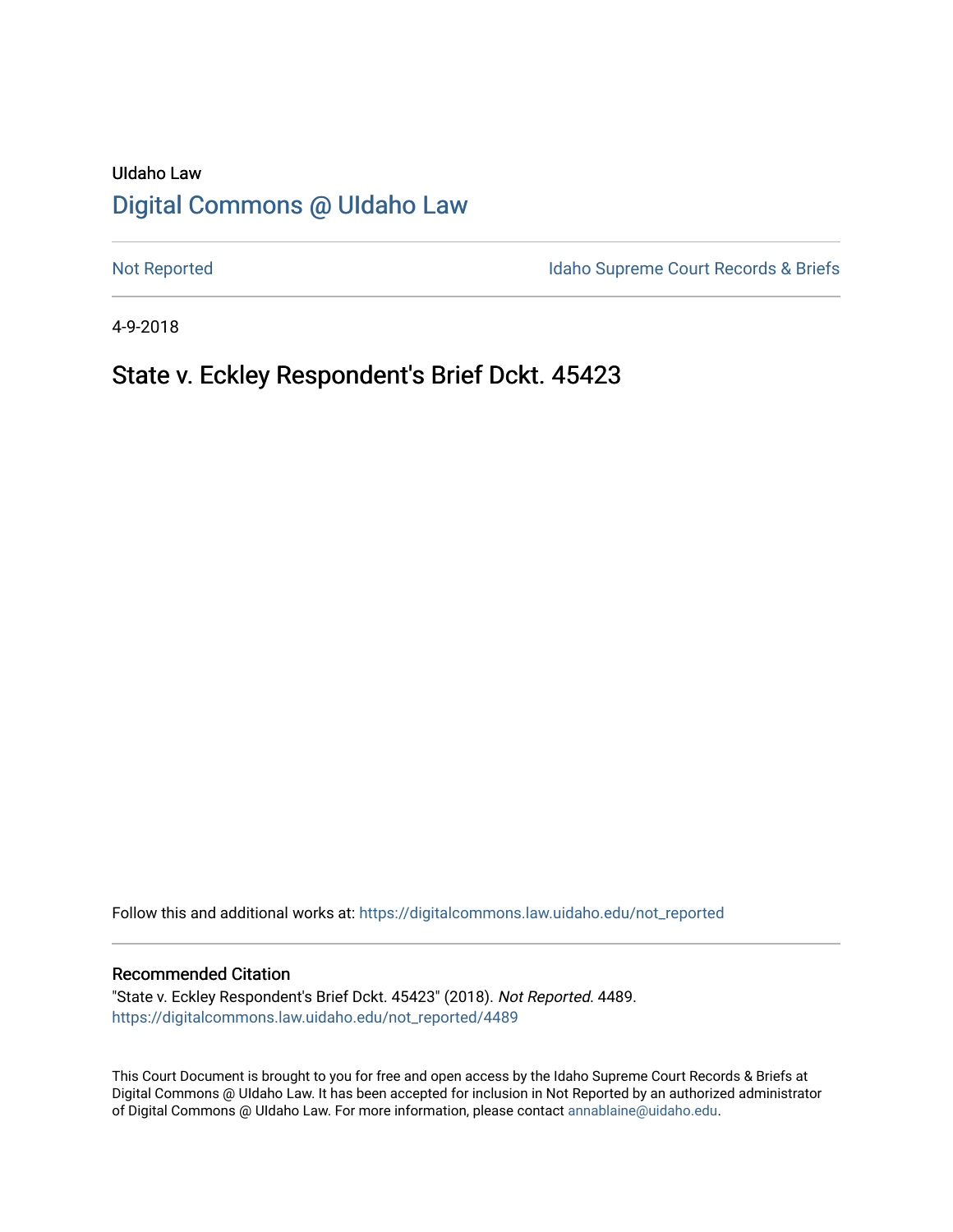LAWRENCE G. WASDEN Attorney General State of Idaho

PAUL R. PANTHER Deputy Attorney General Chief, Criminal Law Division

LORI A. FLEMING Deputy Attorney General P.O. Box 83720 Boise, Idaho 83720-0010 (208) 334-4534

### IN THE SUPREME COURT OF THE STATE OF IDAHO

| STATE OF IDAHO,       |  |
|-----------------------|--|
| Plaintiff-Respondent, |  |
| $V_{\cdot}$           |  |
| VIRGIL ECKLEY,        |  |
| Defendant-Appellant.  |  |

 NO. 45423 Twin Falls County Case No. CR42-2017-576

RESPONDENT'S BRIEF

<u>Issue</u>

Should Eckley's appeal be dismissed because he waived his right to appeal his sentence?

#### Eckley's Appeal Should Be Dismissed Because He Waived The Right To Appeal His Sentence

Pursuant to a plea agreement, Eckley pled guilty to lewd conduct with a minor under 16 and waived his right to "appeal any issues in this case, including all matters involving the plea or the sentence and any rulings made by the court" unless the district court exceeded the state's recommendation regarding the determinate portion of the sentence. (R., pp.140-50.) At sentencing, the state recommended a unified sentence of 40 years, with 20 years fixed. (9/5/17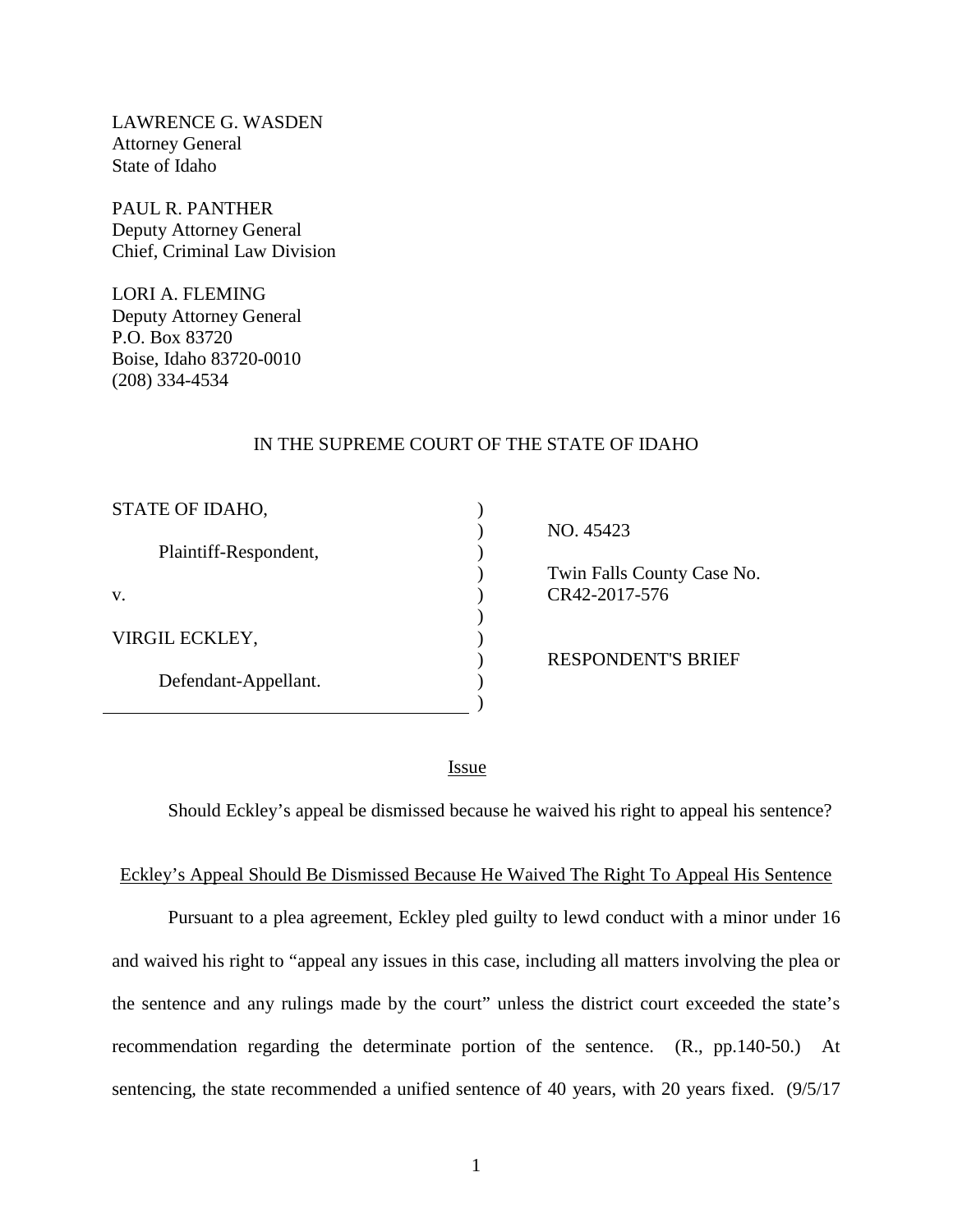Tr., p.13, Ls.22-24.) The district court imposed a unified sentence of 28 years, with 14 years fixed. (R., pp.173-79.) Eckley filed a notice of appeal timely from the judgment of conviction. (R., pp.180-84.)

"Mindful that Mr. Eckley waived his right to appeal," he nevertheless asserts that his sentence is excessive in light of his substance abuse issues, mental health issues, family support, and his remorse. (Appellant's brief, pp.3-5.) Eckley's appeal should be dismissed because he specifically waived his right to appeal his sentence when he entered into the plea agreement.

The waiver of the right to appeal as a component of a plea agreement is valid and will be enforced if it was made voluntarily, knowingly and intelligently. State v. Murphy, 125 Idaho 456, 872 P.2d 719 (1994).

Pursuant to the plea agreement signed by Eckley, he waived his right to appeal his sentence as long as the district court did not exceed the state's recommendation regarding the determinate portion of his sentence. (R., p.150.) Eckley also completed a guilty plea advisory form, in which he specifically acknowledged he could appeal his sentence "only if judge exceeds fixed time recommended by the state." (R., p.143.) The district court subsequently found that Eckley had entered his plea knowingly, voluntarily, and intelligently (7/21/17 Tr., p.8, L.16 – p.17, L.9), and Eckley does not challenge that determination on appeal. At sentencing, the state recommended that the court impose a unified sentence of 40 years, with 20 years fixed. (9/5/17 Tr., p.13, Ls.22-24.) The district court imposed a unified sentence of 28 years, with 14 years fixed. (R., pp.173-79.) Because the district court did not exceed the determinate portion of the state's recommendation, Eckley did not retain his right to appeal. Additionally, Eckley acknowledges, on appeal, that he waived his right to appeal his sentence. (Appellant's brief, p.3.) To allow an appellate to challenge in these circumstances would allow Eckley to evade the